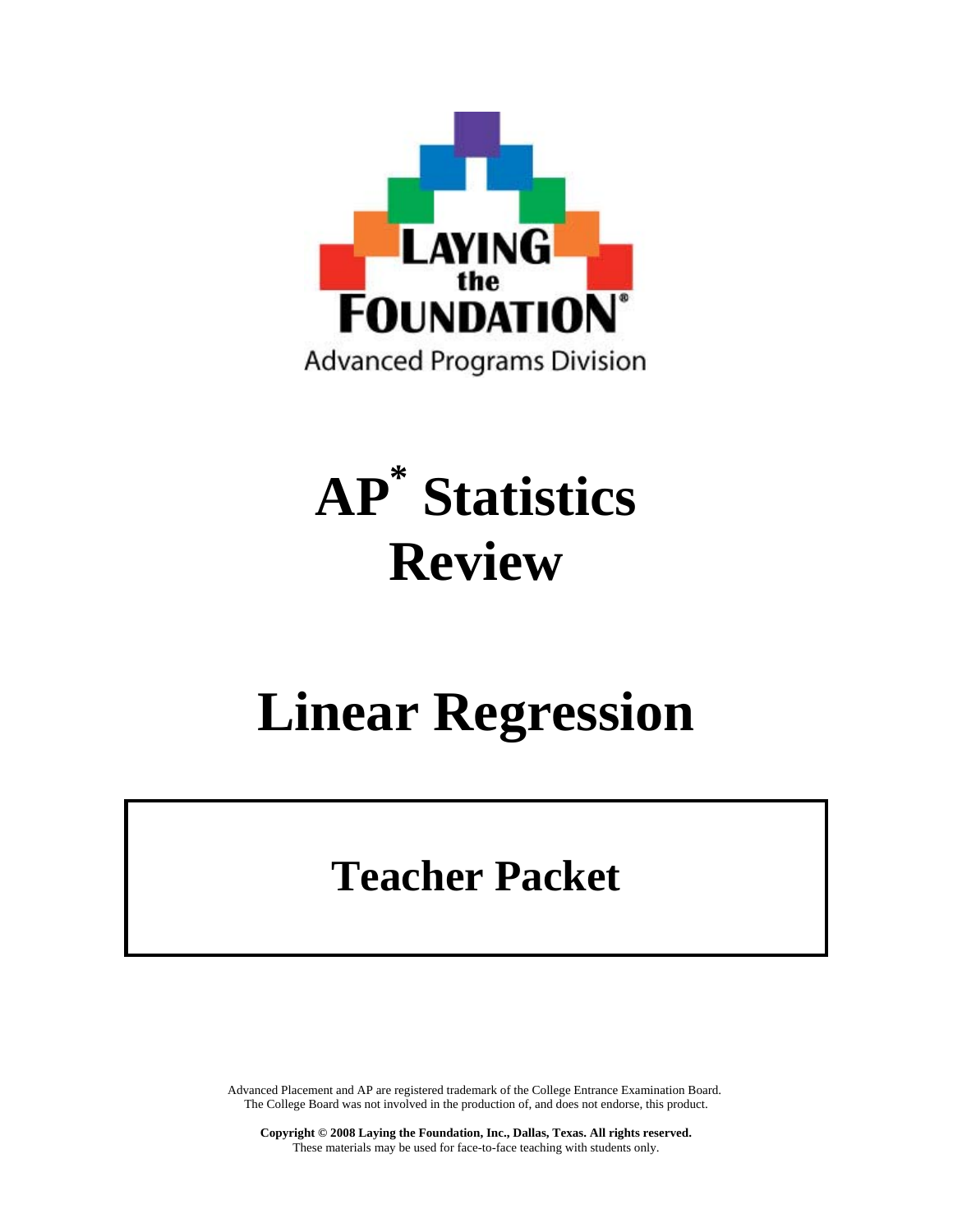

Page 1 of 18

## *Ways to obtain a best fit line*

- In a calculator, put *x* in L1 and *y* in L2. Choose STAT/CALC/LIN REG L1, L2, (optional) Y1 (VARS/Y-Vars/1/1).
- From computer output, find the COEF column. The *y*-intercept is the coefficient labeled CONSTANT, and the slope is the coefficient of the explanatory variable.
- Use the formula *x y s s*  $b_1 = r \frac{y}{r}$  to find the slope and  $b_0 = \overline{y} - b_1 \overline{x}$  to get the *y*-intercept.

## *Properties of the correlation coefficient, r*

- *r* tells the strength and direction of a *linear* relationship.
- *r* can only be calculated for graphs with 2 numerical (quantitative) variables.
- *r* is always between −1 and 1, inclusive.
- Graphs with positive slopes have positive *r* values; graphs with negative slopes have negative *r* values.
- *r* remains unchanged if *x* and/or *y* are rescaled.
- *r* remains unchanged if *x* and *y* are interchanged.
- *r* is dimensionless (has no units).
- *r* is not resistant to the effects of outliers.

#### *Residuals*

- To find a residual, subtract the predicted *y*-value from the actual *y-*value residual =  $y - \hat{y}$
- The mean of the residuals is 0.
- The best fit, or least squares, line minimizes the sum of the squares of the residuals.
- A residual plot shows the residuals on the *y*-axis and the explanatory variable or the predicted *y*-values on the *x*-axis.
- Points with large residuals are called outliers. Points which change the slope of the line and the correlation coefficient greatly when removed are called influential points.

#### *Is a relationship linear?*

- Start with a scatterplot of the data points. Does it look linear?
- Examine the residual plot, if available. If it does not have a pattern, then *x* and *y* have a linear relationship.
- Do a linear regression  $t$  test. ( $2<sup>nd</sup>$  Semester)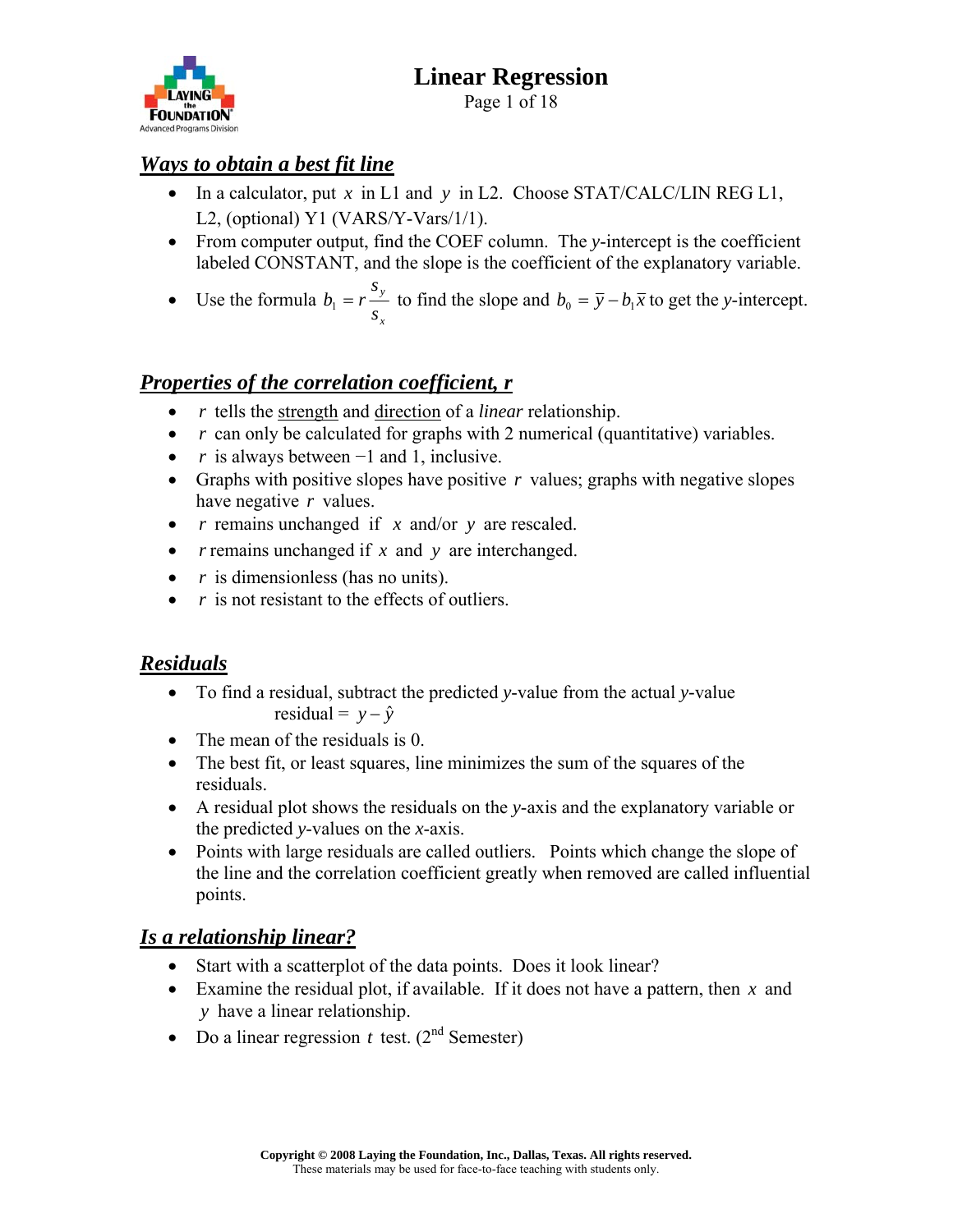

#### *How to interpret values in context*

• Slope: For every (increase, decrease) of one (unit) in (context of  $x$ ), there is an average (increase, decrease) in (context of *y* ) of (slope)(units).

Example: *y* = height of a plant in cm,  $x =$  age in months, where  $\hat{y} = 1.2 + 2.3x$ For every additional month, there is an average increase in the plant's height of 2.3 cm.

• *Y*-intercept: When the (context of  $x$ ) is 0 (unit), I would predict that the (context of *y* ) would be ( *y* -intercept).

Example: *y* = height of a plant in cm,  $x =$  age in months, where  $\hat{y} = 1.2 + 2.3x$ When the plant is 0 months old, I would predict that the height would be 1.2 cm. (Remember the *y* -intercept may not be a meaningful value, like this one)

• Correlation coefficient  $(r)$ : The correlation coefficient of  $\blacksquare$  indicates that there is a (strong, moderate, weak), (positive, negative) linear relationship between (context of *y* ) and (context of *x* ).

Example: height of plant  $r = 0.945$ The correlation coefficient of 0.945 indicates that there is a strong positive linear relationship between the age of the plant and its height.

• Coefficient of determination  $(r^2)$ :  $(r^2)$  % of the variability in (context of y) can be explained by the linear association with (context of  $x$ )

Example: height of plant  $r = 0.945$   $r^2 = .893$ 89.3% of the variability in the height of the plant can be explained by the linear association with the age of the plant.

• Residual plot: The residual plot (is randomly scattered, has a pattern) indicating that a linear model (is, is not) appropriate.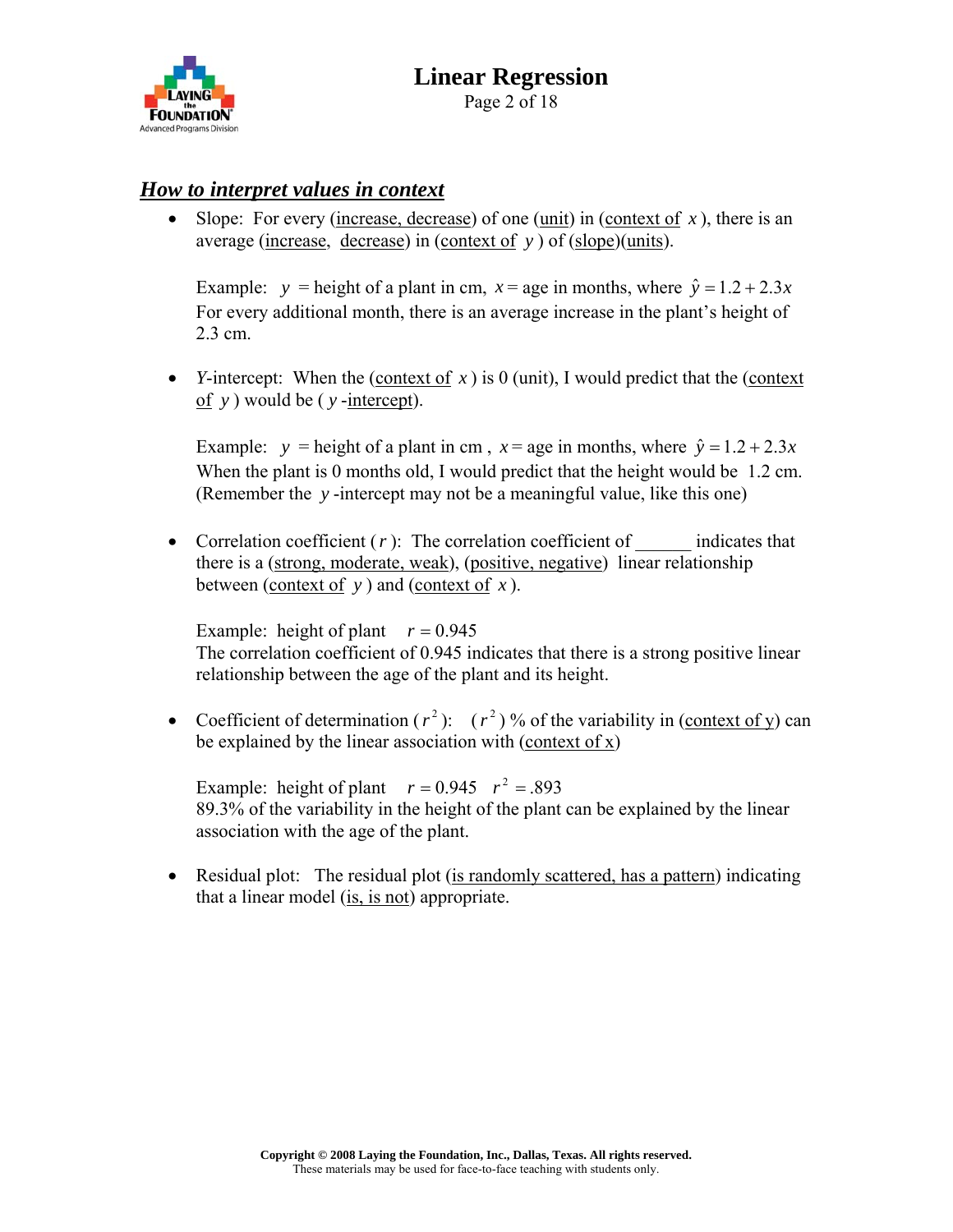

#### *Transforming to get a linear model*

- When a graph of *y* vs. *x* does not appear linear, either *y* or *x* or both may be transformed (for example, by taking the log or raising to a power) in order to get a linear graph.
- When using transformed models to make predictions, first substitute  $x$  into the equation, then perform the inverse operation to get the predicted *y* value.

Example: Bacteria are allowed to grow in a petri dish. The number of bacteria is recorded each hour. This data results in an exponential graph. However, if we take the logarithm of the *y* values, we can get the following linear model.

> *y* = number of bacteria  $x =$  time in hours  $\log \hat{y} = 1.457 + 0.239x$

Predict the number of bacteria after 6 hours.

Solution:  $\log \hat{y} = 1.457 + (0.239)(6) = 2.891$  $10^{\log \hat{y}} = 10^{2.891}$  $\hat{y} = 10^{2.891} = 778$  bacteria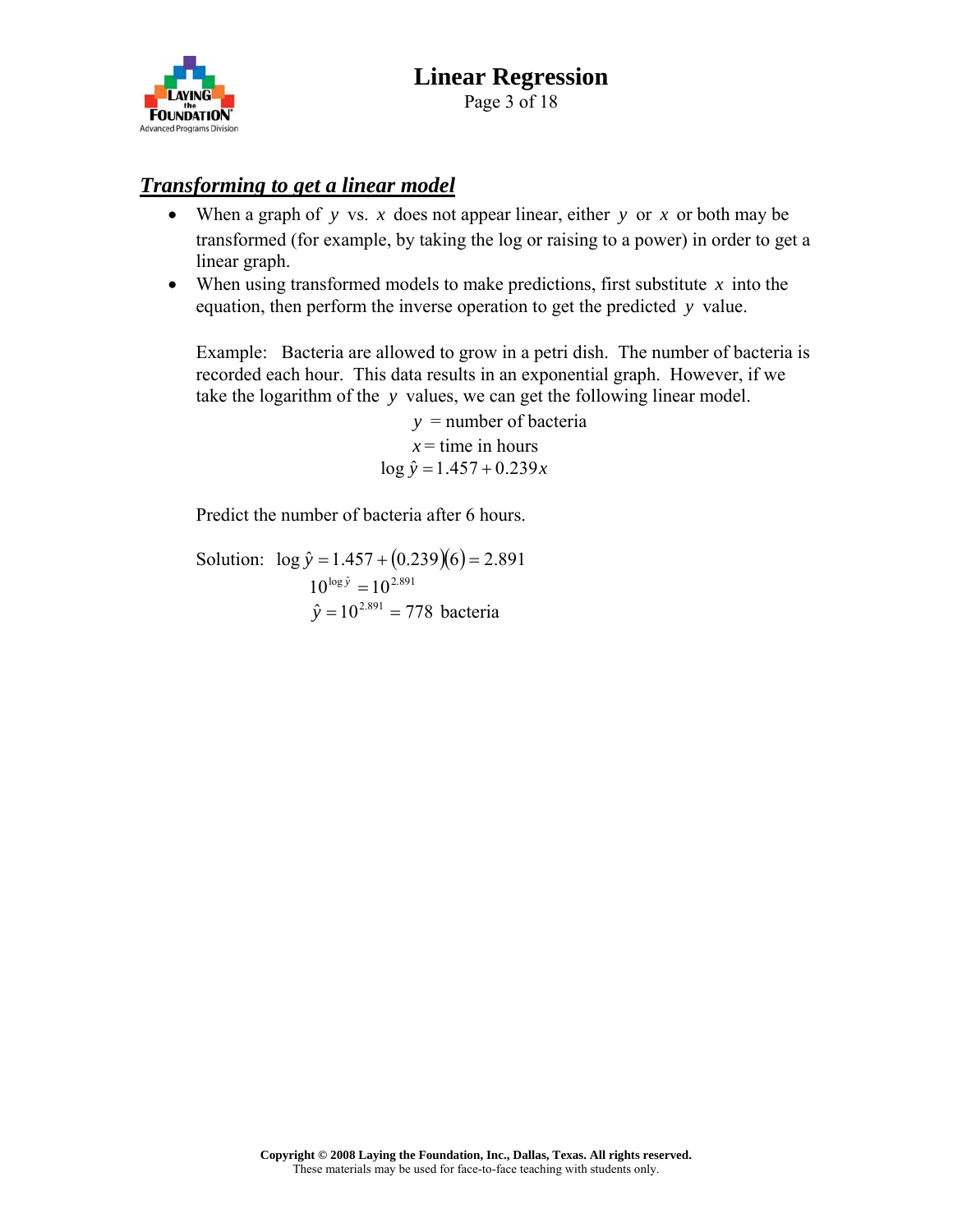

#### *Multiple Choice Questions on Linear Regression*

1. Residuals are

- (A) possible models not explored by the researcher.
- (B) variation in the response variable that is explained by the model.
- (C) the difference between the observed response and the values predicted by the model.
- (D) data collected from individuals that is not consistent with the rest of the group.
- (E) a measure of the strength of the linear relationship between *x* and *y*

2. Data was collected on two variables *x* and *y* and a least squares regression line was fitted to the data. The resulting equation is  $\hat{y} = -2.29 + 1.70x$ . What is the residual for point (5, 6)?

 $(A) -2.91$  $(B) -0.21$  (C) 0.21 (D) 6.21 (E) 7.91

3. Child development researchers studying growth patterns of children collect data on the heights of fathers and sons. The correlation between the fathers' heights and the heights of their 16-year-old sons is most likely to be...

 $(A)$  near  $-1.0$  (B) near 0  $(C)$  near  $+0.7$ (D) exactly  $+1.0$ (E) somewhat greater than +1.0

4. Given a set of ordered pairs  $(x, y)$  with  $s_x = 2.5$ ,  $s_y = 1.9$ ,  $r = .63$ , what is the slope of the regression line of *y* on *x*?

 (A) 0.48 (B) 0.65 (C) 1.32 (D) 1.90 (E) 2.63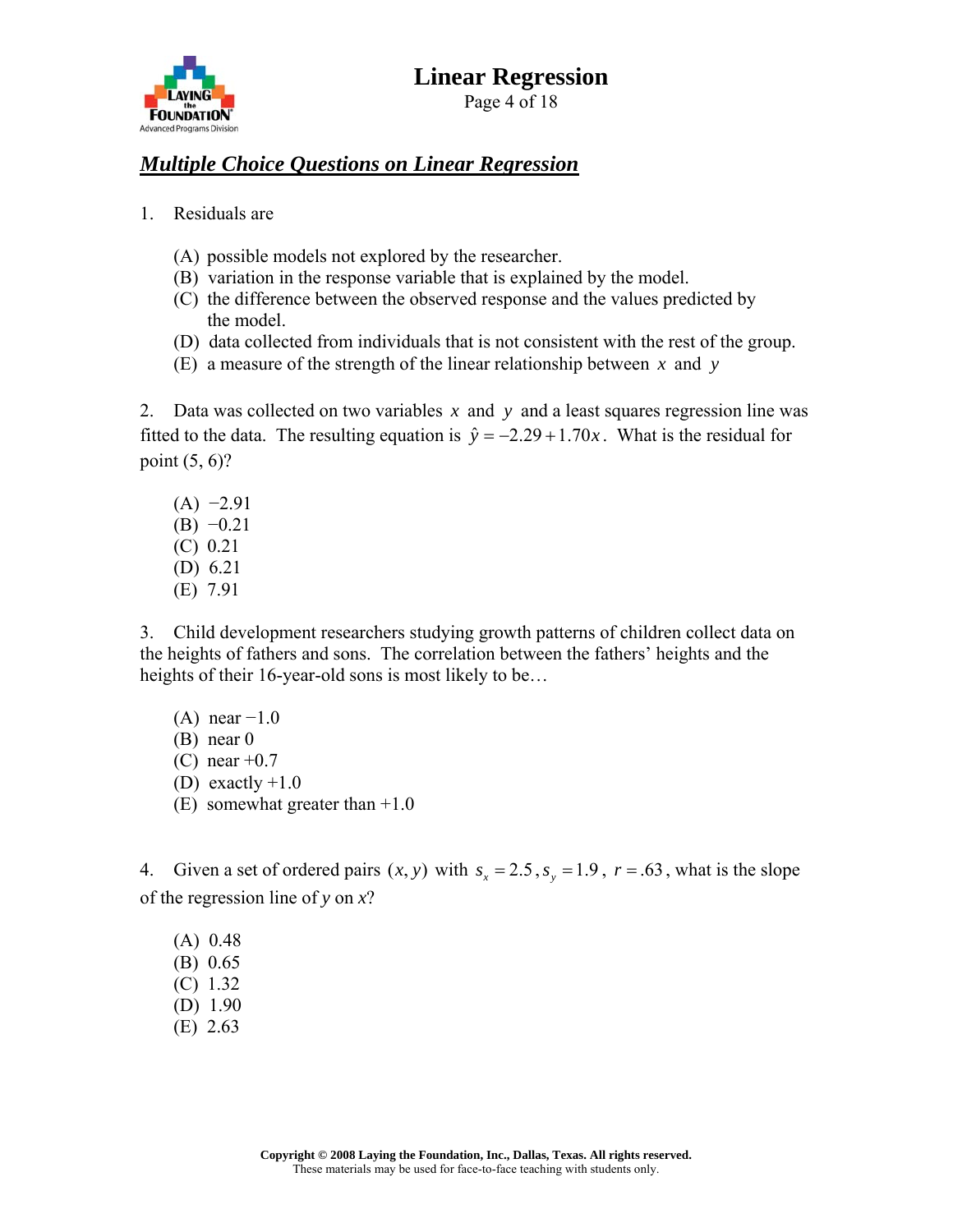

Page 5 of 18

5. The relation between the selling price of a car (in \$1,000) and its age (in years) is estimated from a random sample of cars of a specific model. The relation is given by the following formula:

SellingPrice =  $24.2 - (1.182)$ Age

Which of the following can be concluded from this equation?

- (A) For every year the car gets older, the selling price drops by approximately \$2420.
- (B) For every year the car gets older, the selling price goes down by approximately 11.82 percent.
- (C) On average, a new car costs about \$11,820.
- (D) On average, a new car costs about \$23,018.
- (E) For every year the car gets older, the selling price drops by approximately \$1182.
- 6. All but one of these statements is false. Which one could be **true**?
	- (A) The correlation between a football player's weight and the position he plays is 0.54.
	- (B) The correlation between a car's length and its fuel efficiency is 0.71 miles per gallon.
	- (C) There is a high correlation (1.09) between height of a corn stalk and its age in weeks.
	- (D) The correlation between the amounts of fertilizer used and quantity of beans harvested is 0.42.
	- (E) There is a correlation of 0.63 between gender and political party.

7. It is easy to measure the circumference of a tree's trunk, but not so easy to measure its height. Foresters developed a model for ponderosa pines that they use to predict tree's height (in feet) from the circumference of its trunk (in inches):

#### $\ln \hat{h} = -1.2 + 1.4(\ln C)$

A lumberjack finds a tree with a circumference of 60 inches, how tall does this model estimate the tree to be?

 (A) 5 ft (B) 11 ft (C) 19 ft (D) 83 ft (E) 93 ft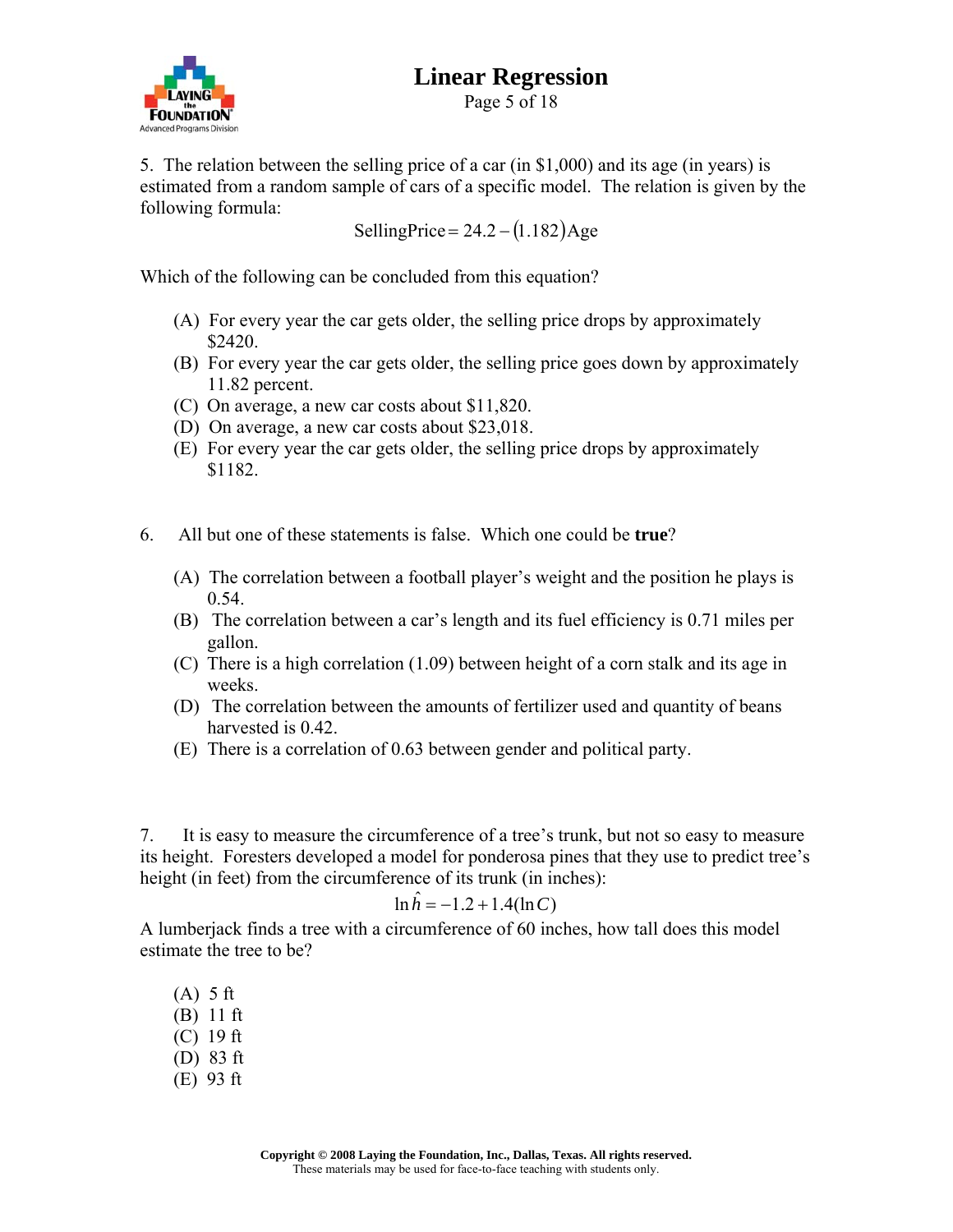

- 8. Which is true?
	- I. Random scatter in the residuals indicates a linear model.
	- II. If two variables are very strongly associated, then the correlation between them will be near  $+1.0$  or  $-1.0$ .
	- III. Changing the units of measurement for *x* or *y* changes the correlation coefficient.
	- (A) I only
	- (B) II only
	- (C) I and II only
	- (D) II and III only
	- (E) I, II, and III

9. If the coefficient of determination  $r^2$  is calculated as 0.49, then the correlation coefficient

- (A) cannot be determined without the data
- (B) is  $-0.70$
- (C) is 0.2401
- (D) is 0.70
- (E) is 0.7599
- 10. Which of the following is a correct conclusion based on the residual plot displayed?



- (A) The line overestimates the data.
- (B) The line underestimates the data.
- (C) It is not appropriate to fit a line to these data since there is clearly no correlation.
- (D) The data are not related.
- (E) There is a nonlinear relationship between the variables.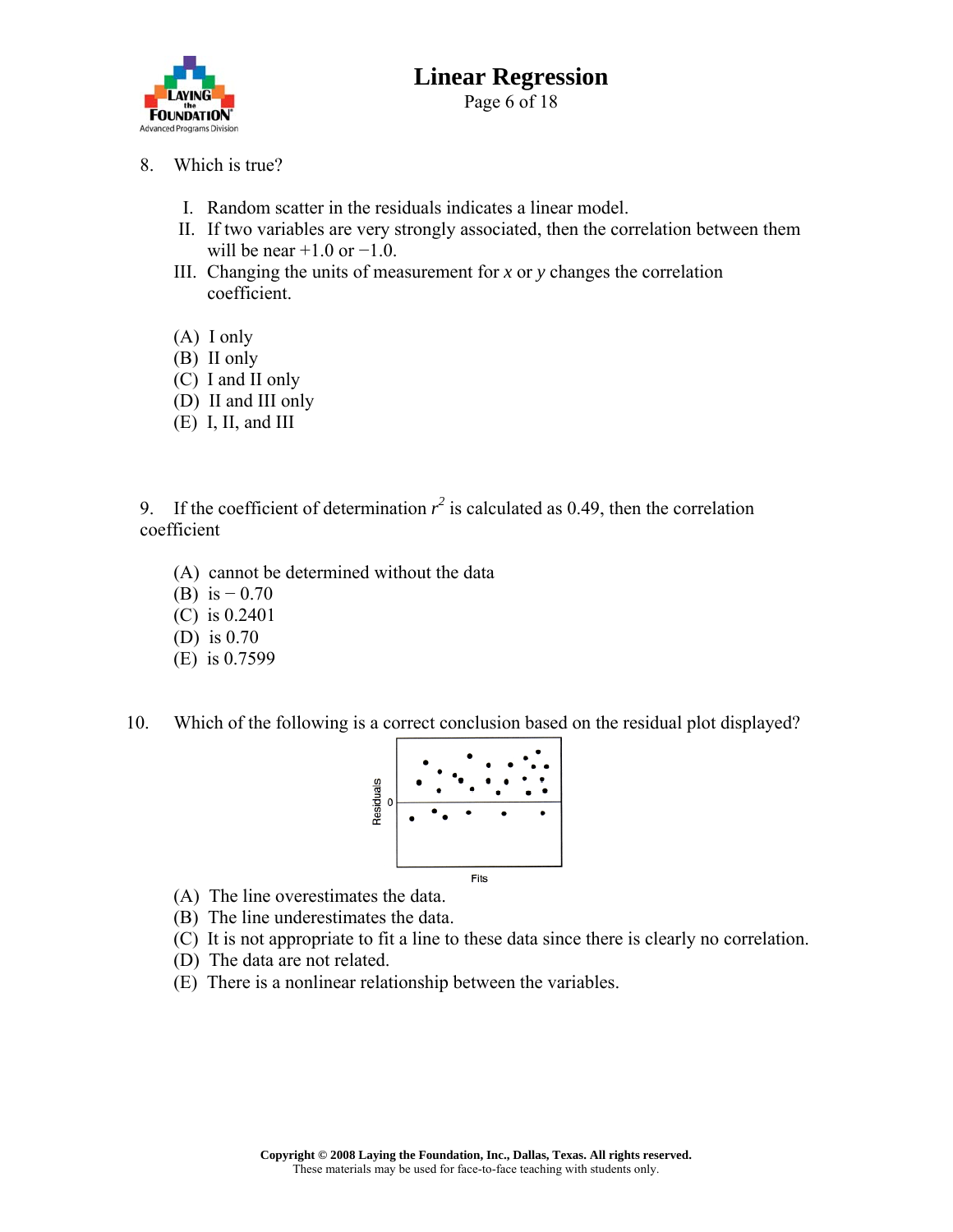

## *Free Response Questions on Linear Regression*

1. The National Directory of Magazines tracks the number of magazines published in the United States each year. An analysis of data from 1988 to 2007 gives the following computer output. The dates were recorded as years since 1988. Thus, the year 1988 was recorded as year 0. A residual plot (not shown) showed no pattern.

| Predictor   | Coef           | StDev                |      |       |
|-------------|----------------|----------------------|------|-------|
| Constant    | 13549.9        | 2.731                | 779  | 0.000 |
| Years       | 325.39         | 0.1950               | 10.0 | 0.000 |
|             |                |                      |      |       |
| $S = 836.2$ | $R-Sq = 84.8%$ | $R-Sq$ (adj) = 80.6% |      |       |

(a) What is the value of the slope of the least squares regression line? Interpret the slope in the context of this situation.

(b) What is the value of the *y*-intercept of the least squares regression line? Interpret the *y*-intercept in the context of this situation.

(c) Predict the number of magazines published in the United States in 1999.

(d) What is the value of the correlation coefficient for number of magazines published in the US and years since 1988? Interpret this correlation.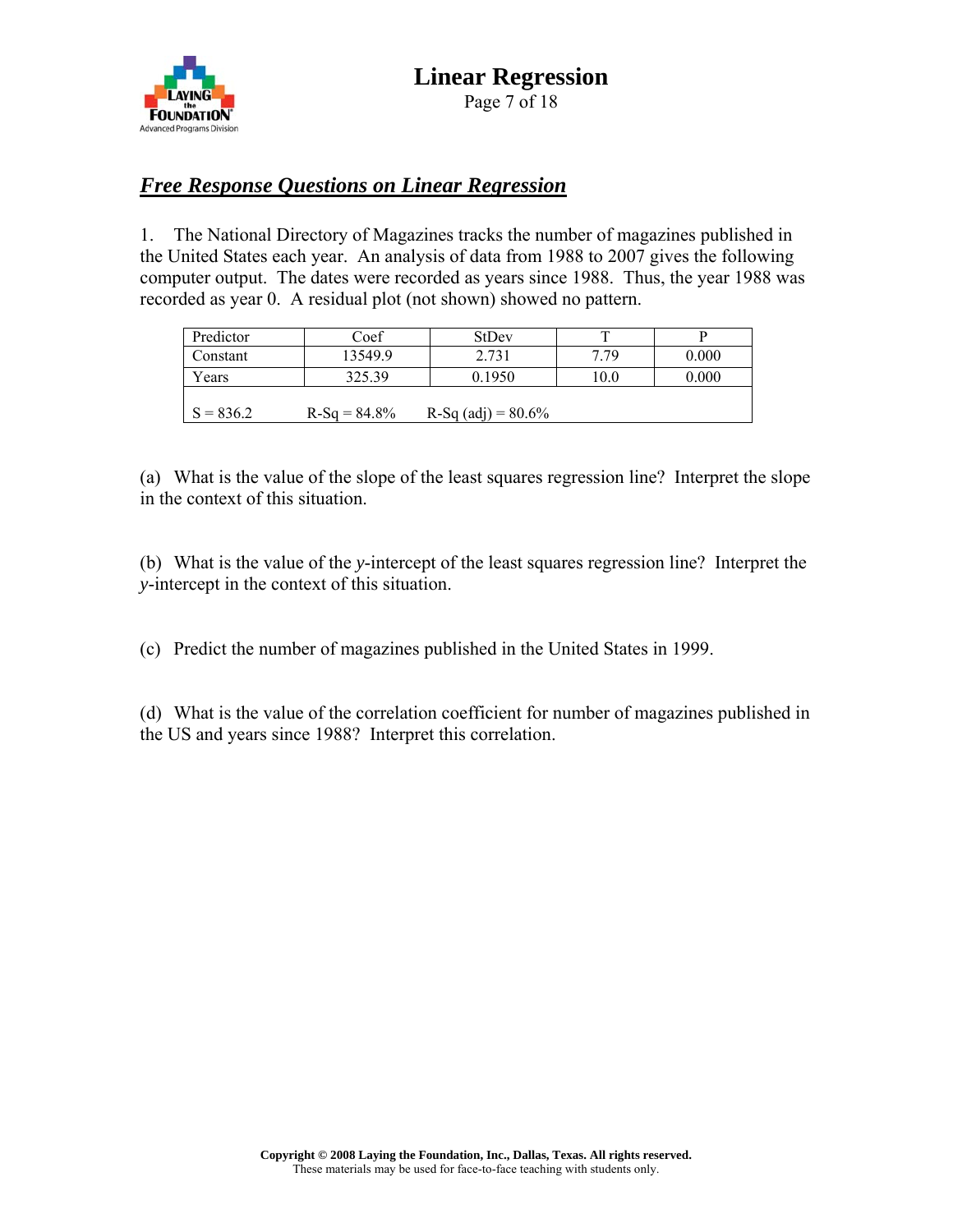

Page 8 of 18

2. The heights (in inches) and weights (in pounds) of six male Labrador Retrievers were measured. The height of a dog is measured at the shoulder. A linear regression analysis was done, and the residual plot and computer output are given below.



| Predictor                                               | Coef      | <b>StDev</b> | m     | р      |
|---------------------------------------------------------|-----------|--------------|-------|--------|
| Constant                                                | $-13.430$ | 1.724        | 7.792 | 0.0000 |
| Height                                                  | 3.6956    | 0.4112       | 8987  | 0.0004 |
| $S = 2.297$<br>R-Sq (adj) = $90.6\%$<br>$R-Sq = 95.3\%$ |           |              |       |        |

(a) Is a line an appropriate model to use for these data? What information tells you this?

(b) Write the equation of the least squares regression line. Identify any variables used in this equation.

(c) Dakota, a male Labrador, was one of the dogs measured for this study. His height is 23.5 inches. Find Dakota's predicted weight **and** Dakota's actual weight.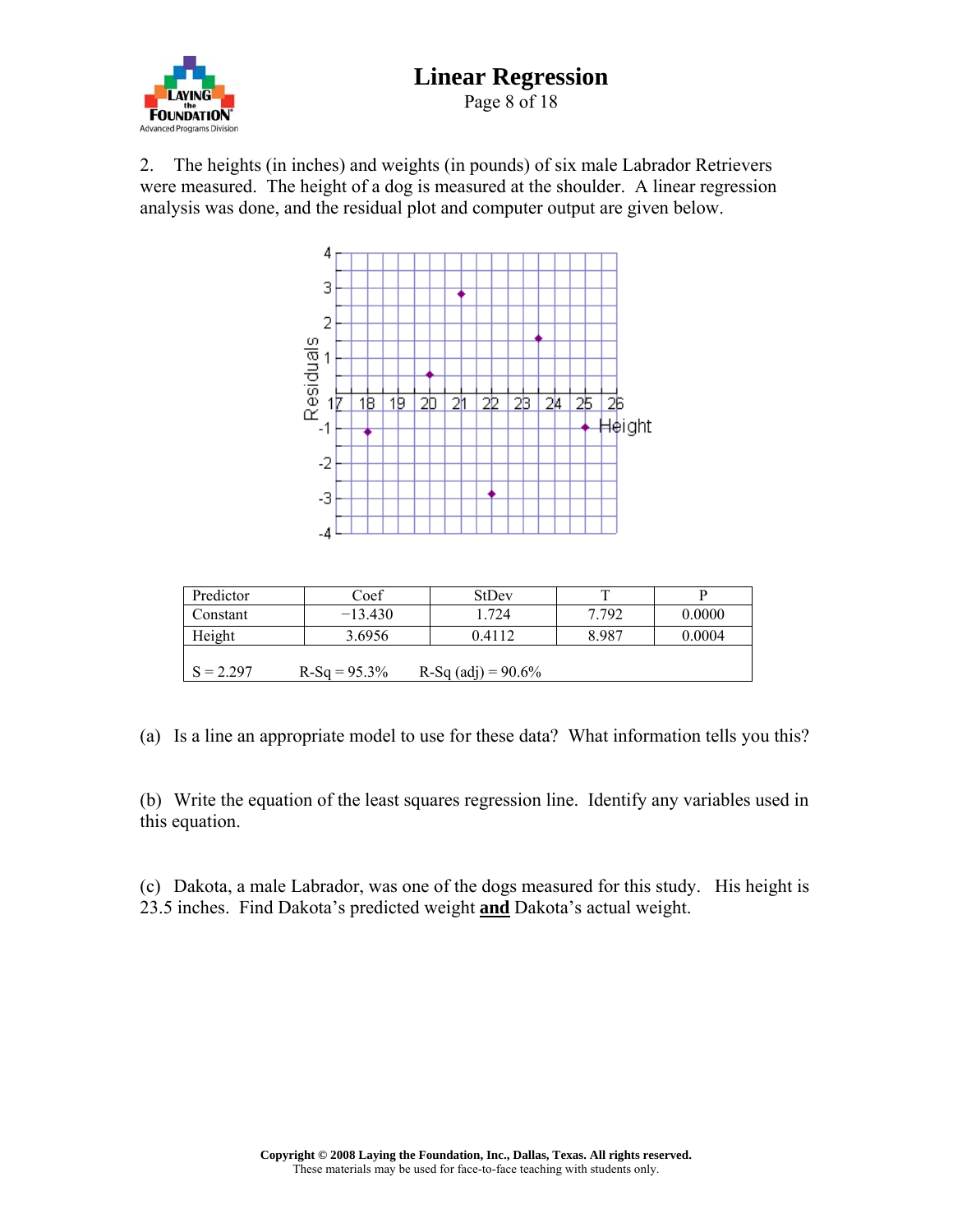# **FOUNDATION** Advanced Programs Division

# **Linear Regression**

Page 9 of 18

3. As more miles are driven in a car, the resale value of the car generally declines. This is called depreciation. For a certain make and model of car, information is gathered on the resale price in dollars and the number of miles driven (in thousands of miles). The scatterplot of price  $(y)$  versus miles  $(x)$ , the residual plot, and the least squares regression line is shown for this data. In addition, the scatterplot, residual plot, and the accompanying best fit lines are shown for two other models using the common logarithm.

Model 1: *y*ˆ = 29784 − 343.58*x r* = −0.9452



Model 2: log *y*ˆ = 4.4901−.0071910*x r* = −0.9765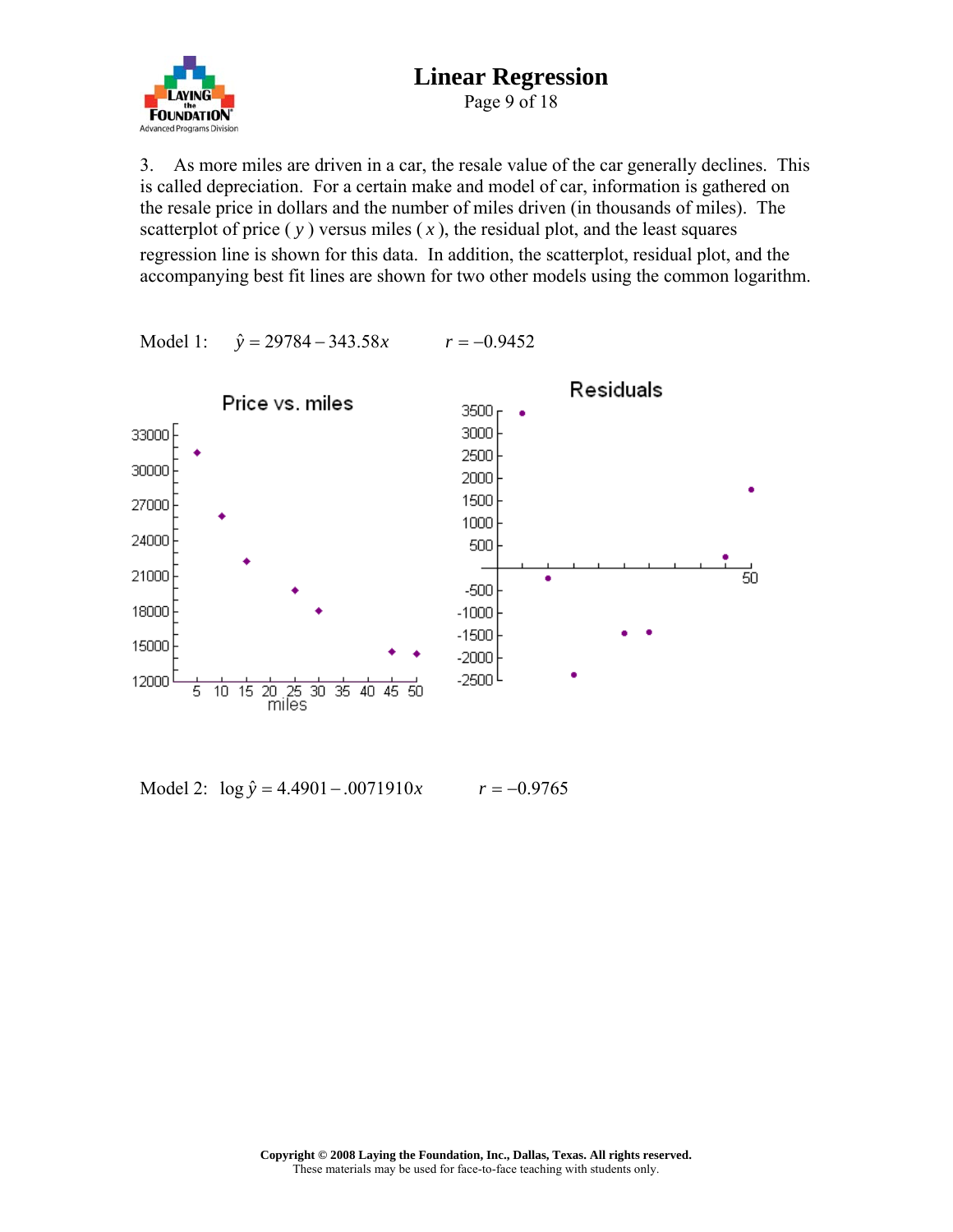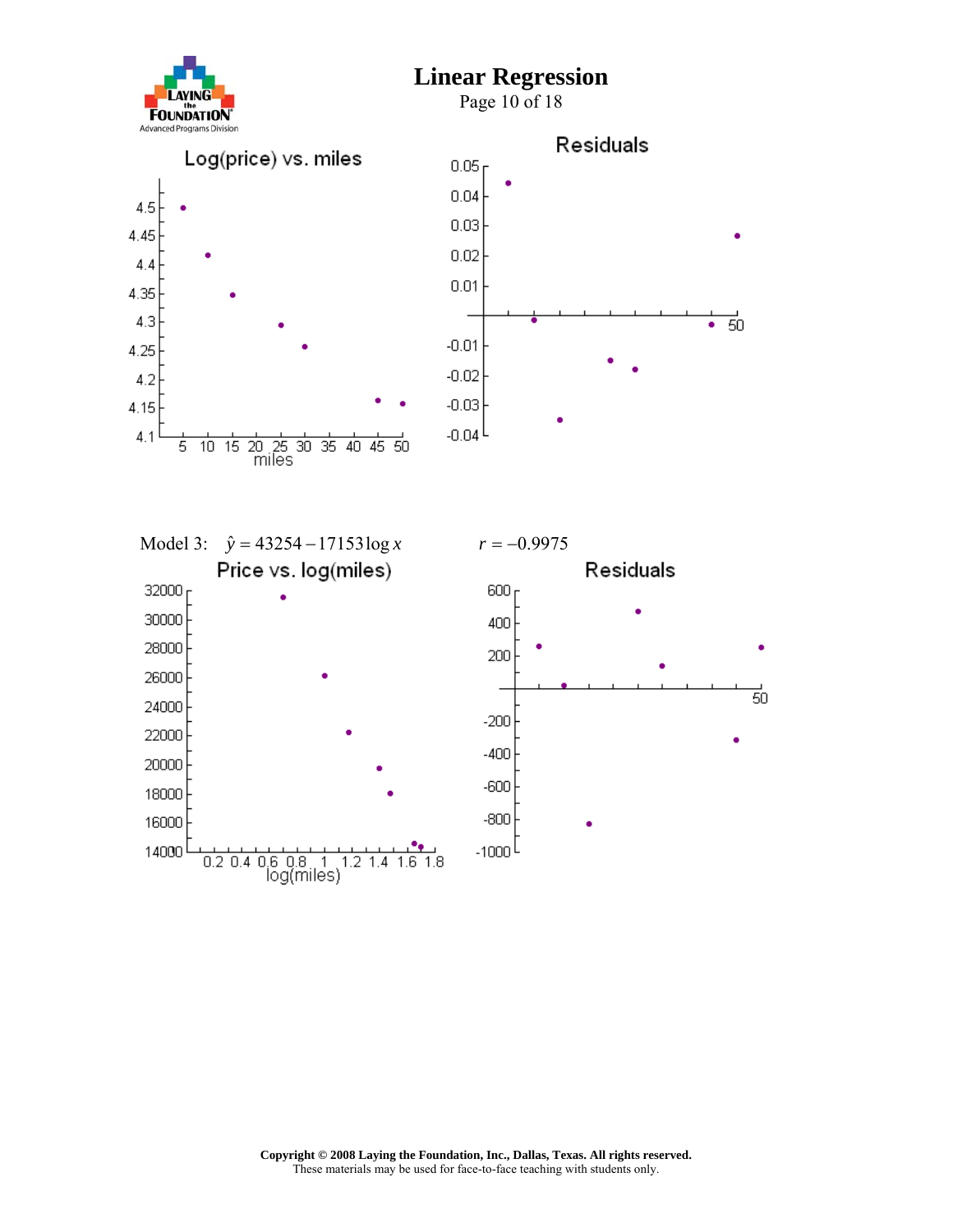

Page 11 of 18

(a) Using Model 1, estimate a resale price for a car of this make and model which has been driven 35,000 miles.

(b) Model 1 is not the most appropriate to use to compute an estimated resale price. Explain why it is not appropriate, and determine whether Model 2 or Model 3 is better.

(c) Use the model you chose in part (b) to estimate a resale price for a car of this make and model that has been driven 35,000 miles.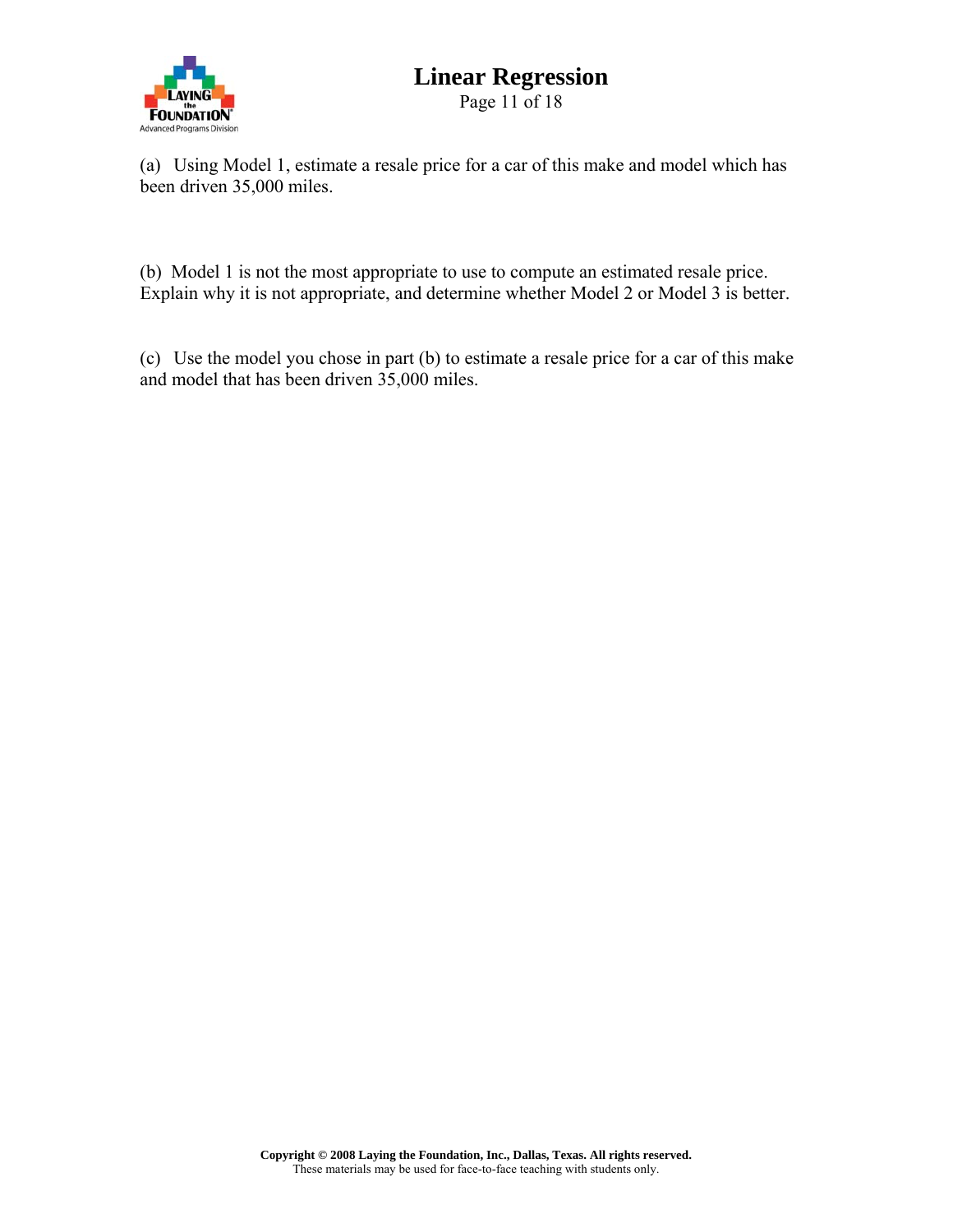

Page 12 of 18

## *Key to Linear Regression Multiple Choice*

- 1. C Distractors: B is  $r^2$ ; D is outlier; E is correlation coefficient *r*
- 2. B  $\hat{y} = -2.29 + (1.70)(5) = 6.21$ ; residual = 6 6.21 = –0.21
- 3. C Tall fathers generally have tall sons, so *r* should be positive. But *r* cannot be over 1, and *r* will not be exactly 1 unless every data point falls on the best fit line, which should not be true for this data.

4. A slope = 
$$
r \frac{s_y}{s_x}
$$
 = (0.63)  $\frac{1.9}{2.5}$  = 0.4788

- 5. E Distractors: A and C switch slope and intercept; B treats slope as a % instead of the ratio of \$1000/year
- 6. D Distractors: A and E include categorical variables instead of numerical variables. In C, *r* cannot be over 1. In B, *r* should not have units.

7. E 
$$
\ln \hat{h} = -1.2 + 1.4 \ln(60) = 4.532
$$
;  $\hat{h} = e^{4.532} = 92.95$  ft

8. C

9. A 
$$
r = \pm \sqrt{.64} = \pm 0.80
$$
; Without the graph the direction of the association cannot be determined.

10. B Too many of the residuals are positive; since residuals are  $y - \hat{y}$ , that means the actual values are larger than the predicted values.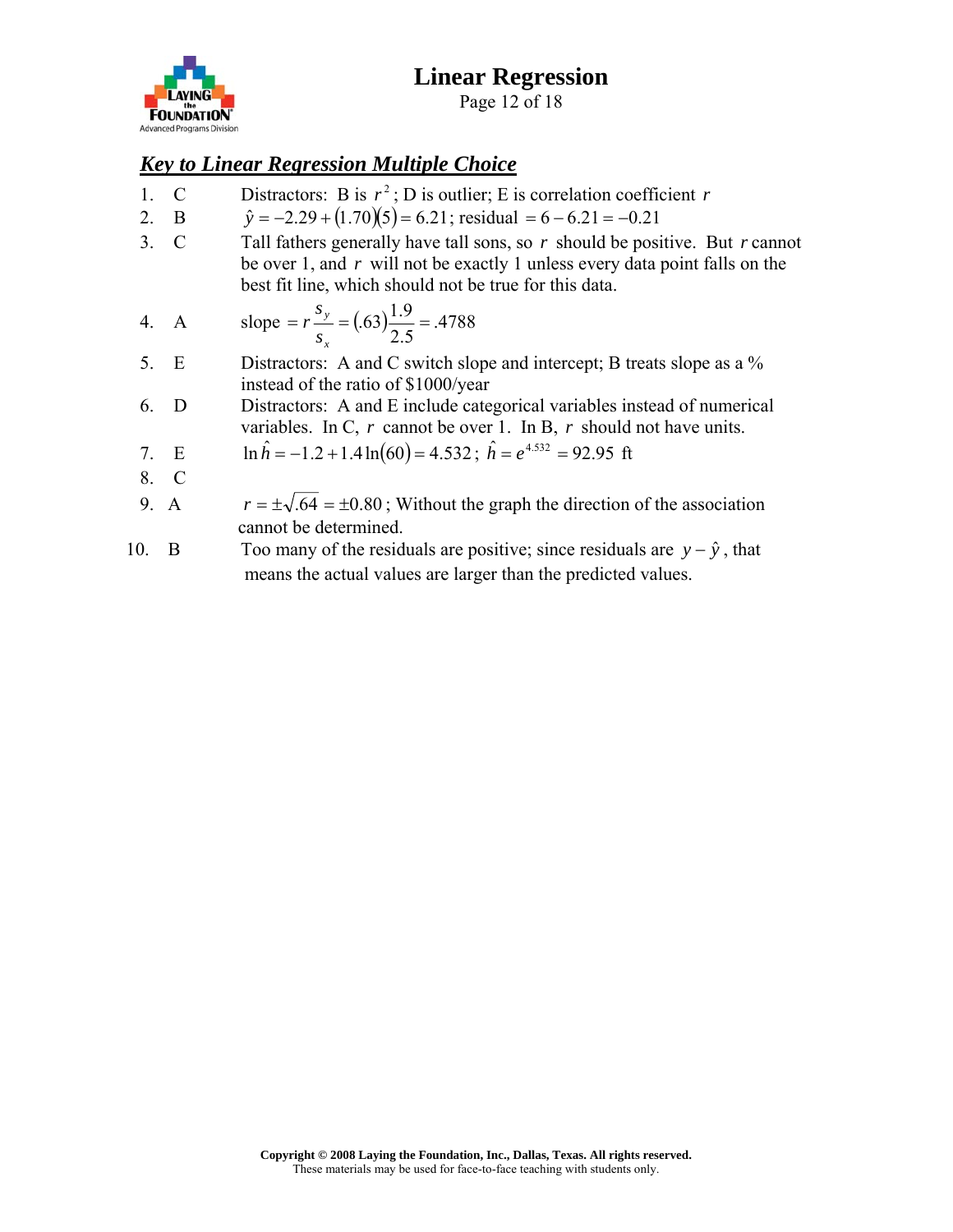

Page 13 of 18

#### *Rubric for Linear Regression Free Response*

#### 1. **Solution**

#### **Part (a):**

 The slope is 325.39 magazines per year. For each year since 1988, the number of magazines published in the US increases by about 325, on average.

#### **Part (b):**

 The *y*-intercept is 13549.9 magazines. The predicted number of magazines published in the US in 1988 (year 0) is 13550 magazines.

#### **Part (c):**

1999 is year 11 (because 1999-1988 = 11).

magazines =  $13549.9 + 325.39$  year =  $13549.9 + (325.39)(11) = 17129$ 

We predict that there were 17129 magazines published in the US in 1999.

#### **Part (d):**

 Since the slope is positive, the correlation coefficient is the positive square root of 0.848:  $r = +\sqrt{0.848} = 0.921$ 

Since the correlation coefficient is  $+0.921$ , there is a strong, positive linear relationship between the number of magazines published in the US and the year.

#### **Scoring**

All parts can be essentially correct (E), partially correct (P), or incorrect (I).

 Part (a) is correct if 1) the numerical value is correct, 2) correct units are given for the slope, 3) the interpretation is correct and in context, and 4) the interpretation distinguishes between the model and the data by using words like about, approximately, or on average. The slope value may be rounded in the interpretation.

 Part (a) is partially correct if the student correctly does 2 or 3 of the items listed above.

Part (a) is incorrect if the student correctly does 0 or 1 of the items listed above.

 Part (b) is correct if 1) the numerical value is correct, 2) correct units are given for the y-intercept, 3) the interpretation is correct and in context, and 4) the interpretation distinguishes between the model and the data by using words like about, approximately, or predicted. The y-intercept value may be rounded in the interpretation.

 Part (b) is partially correct if the student correctly does 2 or 3 of the items listed above.

Part (b) is incorrect if the student correctly does 0 or 1 of the items listed above.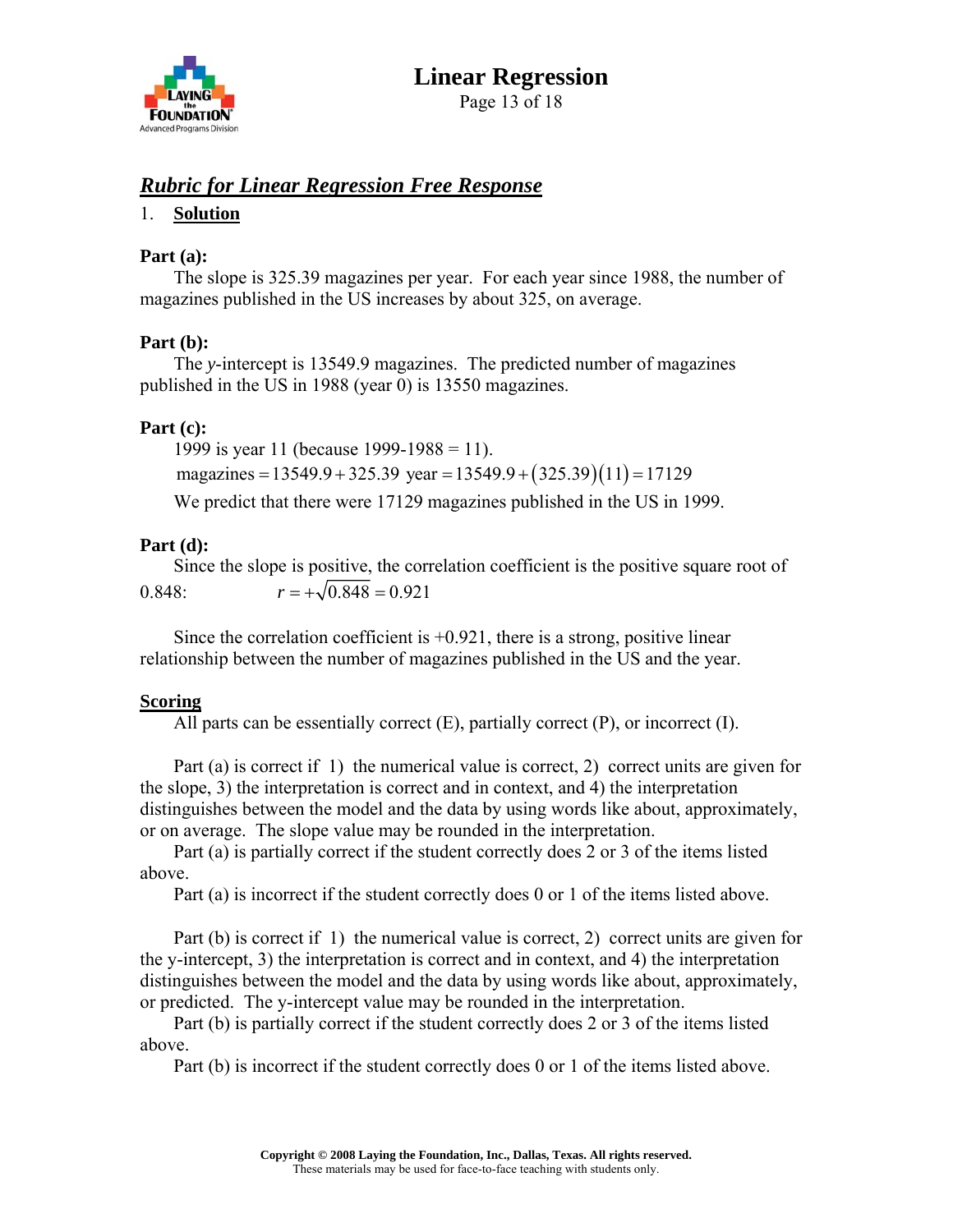

Page 14 of 18

 Part (c) is essentially correct if the student identifies 1999 as year 11 and uses that value in a correct regression equation to find the number of magazines in 1999.

 Part (c) is partially correct if the student correctly identifies 1999 as year 11 but doesn't use that value in a correct regression equation

OR

Has a correct regression equation but uses the wrong year

 Part (d) is essentially correct if the value for *r* is correct and the interpretation is correct and in context.

 Part (d) is partially correct if only one of the value for *r* or the interpretation in context is correct.

Each essentially correct response is worth 1 point; each partially correct response is worth half a point.

- **4 Complete Response**
- **3 Substantial Response**
- **2 Developing Response**
- **1 Minimal Response**

**If a response is between two scores (for example, 2.5 points), use a holistic approach to determine whether to score up or down depending on the strength of the response and communication.**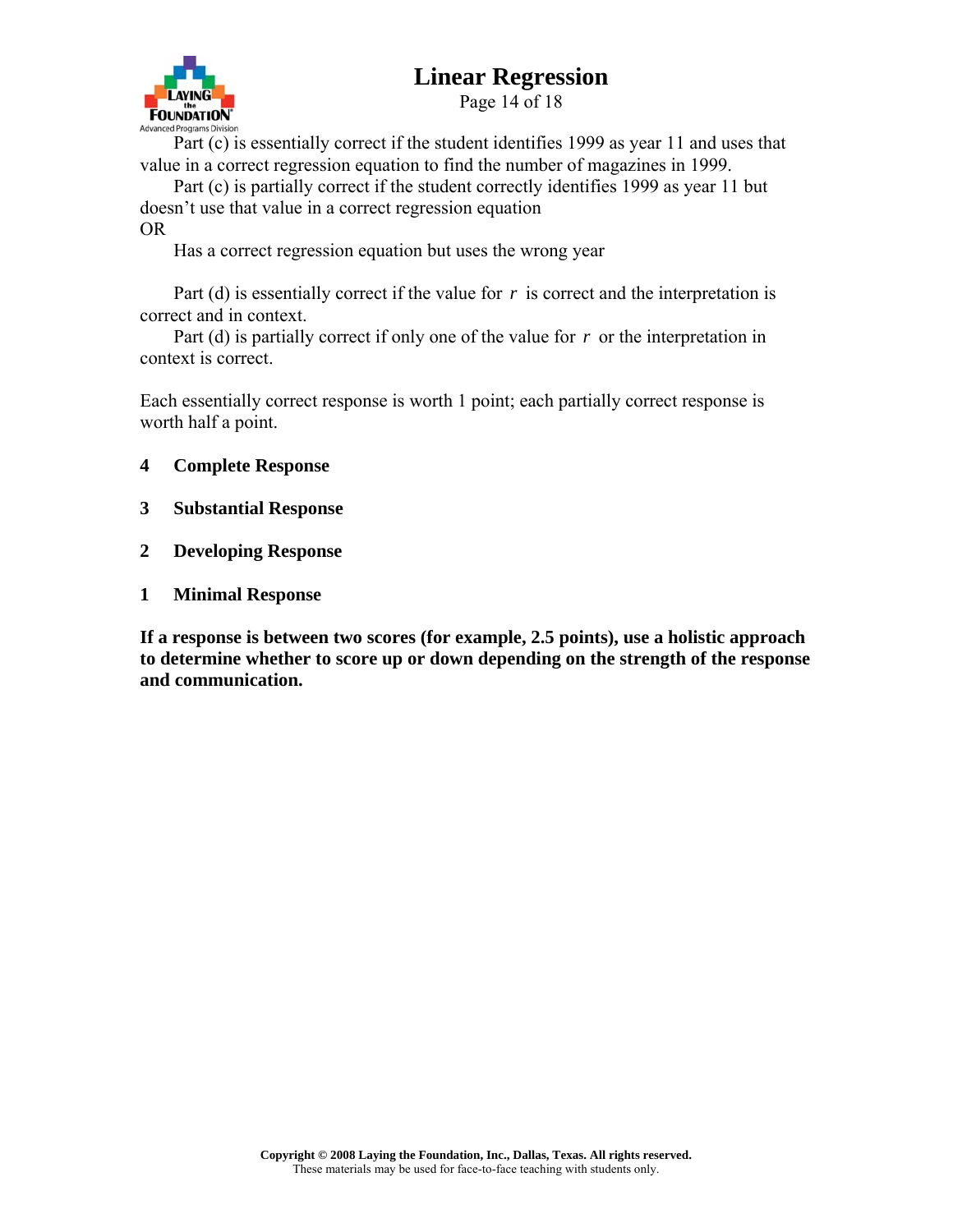

#### **Linear Regression**  Page 15 of 18

#### 2. **Solution**

#### **Part (a):**

 Yes, a linear model is appropriate. The residual plot shows no pattern and a test for slope shows that there is a relationship ( $H_0 : \beta_1 = 0$ ;  $H_a : \beta_1 > 0$ ; where  $\beta_1$  is the slope of the weight vs. height graph,  $df = 4$ ,  $t = 8.987$ ; p-value = 0.0004).

#### **Part (b):**

 $\hat{y}$  = 3.6956*x* − 13.430 where *x* = height in inches and  $\hat{y}$  = predicted height in pounds

#### **Part (c):**

Dakota's predicted weight is  $\hat{y} = (3.6956)(23.5) - 13.430 = 73.4$  pounds.

Dakota's residual (read from the graph) is approximately 1.55 to 1.6.

residual = 
$$
y - \hat{y}
$$
  
1.6 =  $y - 73.4$ 

$$
y = 73.4 + 1.6 = 75
$$
 pounds

Dakota's actual weight is 75 pounds.

#### **Scoring**

Part (a) can be essentially correct  $(E)$  or incorrect  $(I)$ . Parts  $(b)$  and  $(c)$  can be essentially correct  $(E)$ , partially correct  $(P)$ , or incorrect  $(I)$ .

 Part (a) can be essentially correct even if it fails to mention the linear regression *t* test as long as the residual graph is discussed.

 Part (a) is incorrect if the only evidence for linearity given is the value of the correlation coefficient,  $r = 0.976$ .

 Part (b) is essentially correct if the correct numerical values of both the slope and yintercept are present in the equation **and** both variables are identified. Note: variable names (height and weight) may be used in the equation in place of *x* and *y* for full credit.

 Part (b) is partially correct if the correct numerical values of both the slope and yintercept are present in the equation, but the variables are not identified OR

 both variables are identified, but the numerical values of the slope and y-intercept are incorrect

OR

Only one numerical value is correct and only one variable is identified.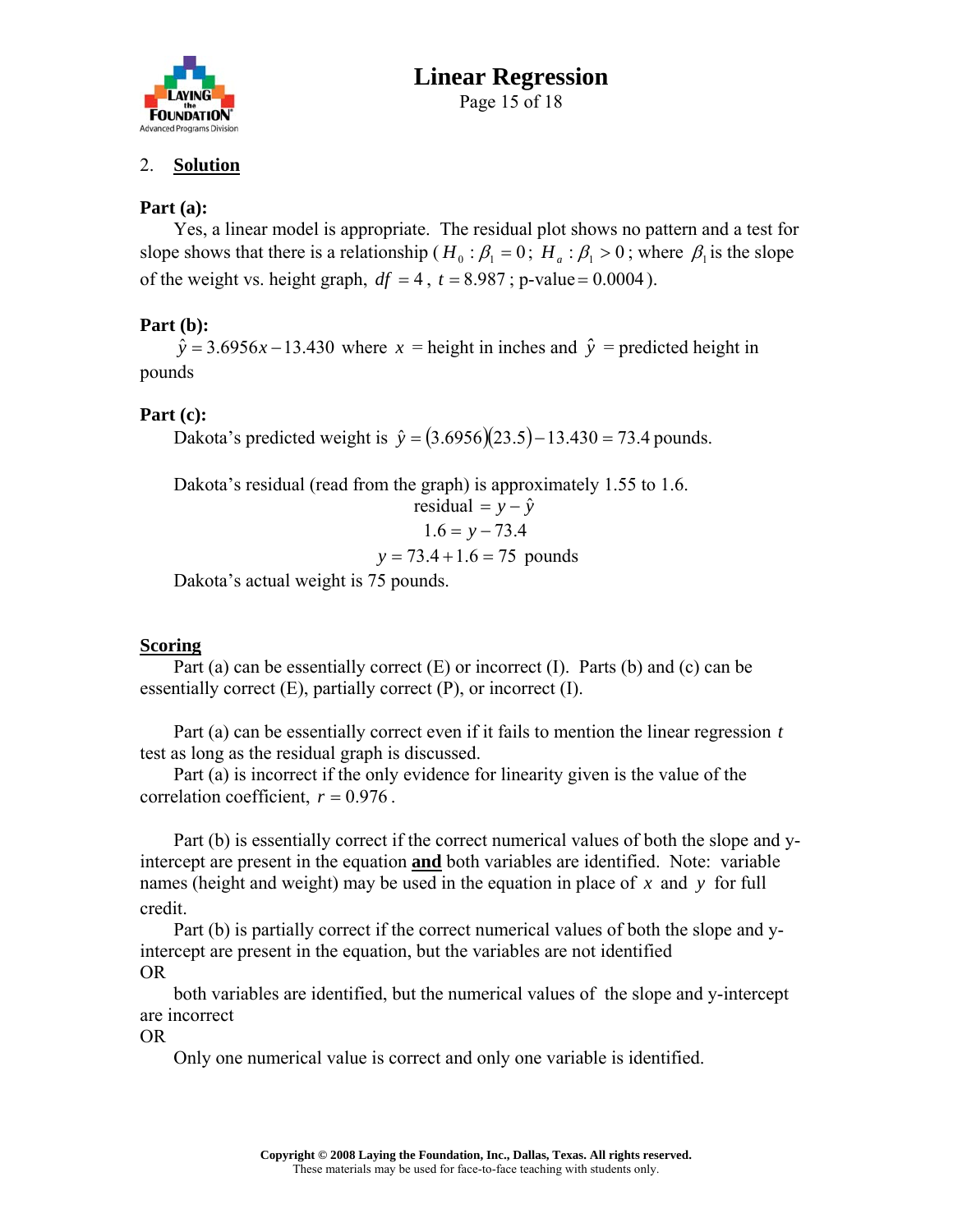

Page 16 of 18

 Part (c) is essentially correct if 1) the predicted weight is correct, 2) an appropriate residual (between 1.5 and 1.7) is read from the graph, and 3) the actual weight is computed correctly with work shown. The weights must be distinguished by labels (actual, predicted) or symbols ( $y$  for actual weight,  $\hat{y}$  for predicted weight).

 Part (c) is partially correct if two of the three tasks are completed correctly. The computation of the actual weight can be considered to be correct if an incorrect residual is substituted correctly into the residual formula.

Pact (c) is incorrect if zero or one of the tasks is completed correctly.

#### **4 Complete Response**

All parts essentially correct.

#### **3 Substantial Response**

Two parts essentially correct and one part partially correct

#### **2 Developing Response**

Two parts essentially correct and no parts partially correct

#### OR

One part essentially correct and two parts partially correct

#### **1 Minimal Response**

One part essentially correct and either zero or one part partially correct

#### OR

No parts essentially correct and two parts partially correct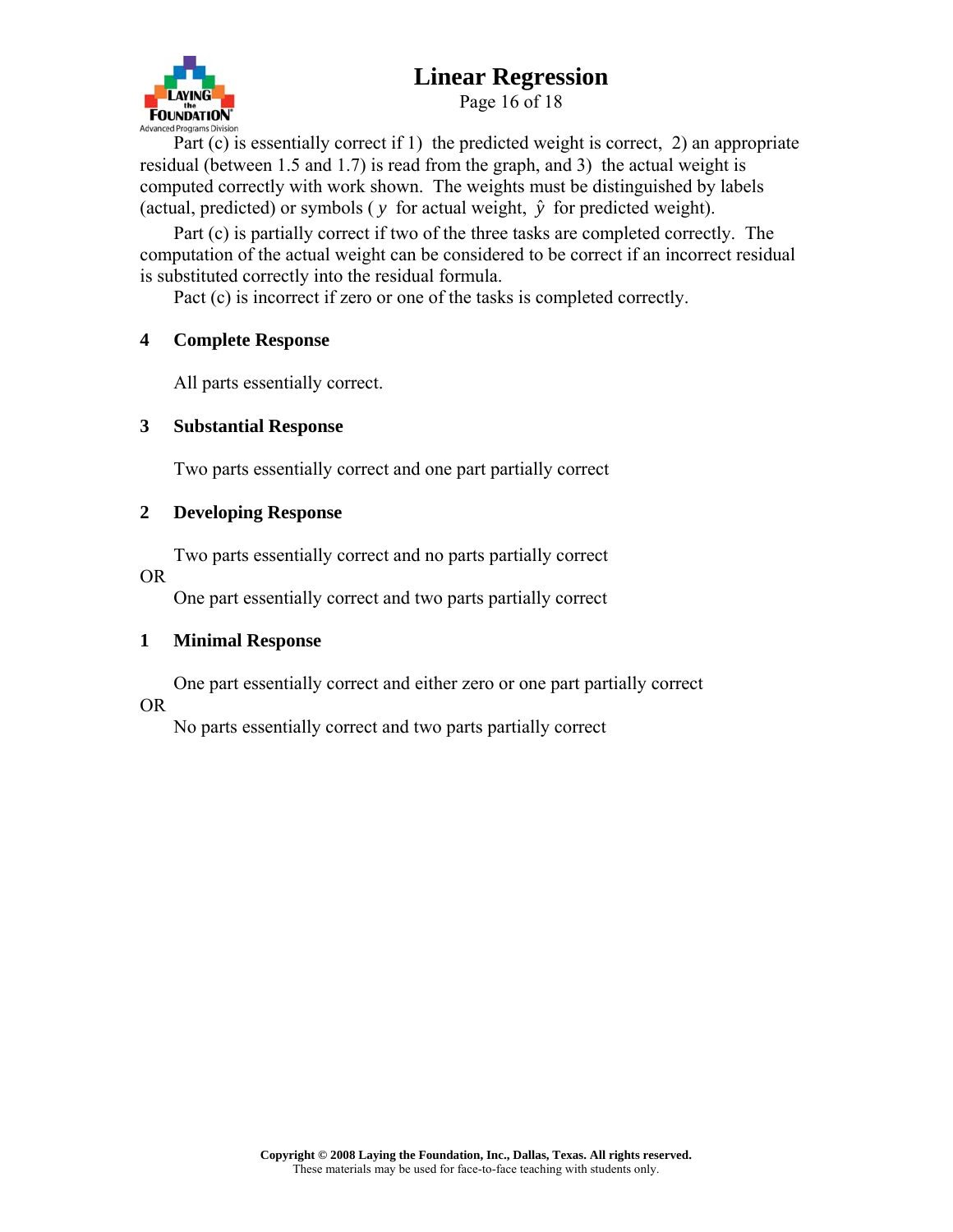

#### **Linear Regression**  Page 17 of 18

#### 3. **Solution**

#### **Part (a):**

 Using Model 1 gives an estimated resale price of \$17,758.70:  $\hat{y} = 29784 - (343.58)(35) = $17758.70$ 

#### **Part (b):**

 Model 1 is not appropriate because the scatterplot shows a slight curve and the residual plot shows a pattern. Model 3 is best because the scatterplot looks straightest and the residual plot has no pattern. (Model 2 suffers from the same problems as model 1: a curved scatterplot and a residual plot with a pattern.)

#### **Part (c):**

 Using Model 3 gives an estimated resale price of \$16,768.60:  $\hat{y} = 43254 - (17153) \log 35 = $16768.60$ 

#### **Scoring**

 Parts (a) and (c) can be essentially correct (E) or incorrect (I). Part (b) can be essentially correct  $(E)$ , partially correct  $(P)$ , or incorrect  $(I)$ .

Part (a) is essentially correct if the correct answer is given and work is shown.

 Part (a) is incorrect if the answer is wrong OR if the answer is correct but no work is shown.

 Part (b) is essentially correct if the student discusses the pattern in the residual plot as a shortcoming AND chooses Model 3 because its residual plot is scattered.

Part (b) is partially correct if the student correctly does only one of the above.

 Part (c) is essentially correct if the student makes a correct prediction based on the model chosen in part (b) and work is shown. Note: If Model 2 is chosen, the predicted resale price is \$17,314.70:

log  $\hat{y} = 4.4901 - (0.0071910)$  (35) = 4.23841  $\hat{y} = 10^{4.238415} = $17314.70$ 

#### **4 Complete Response**

All parts essentially correct.

#### **3 Substantial Response**

Two parts essentially correct and one part partially correct

#### **2 Developing Response**